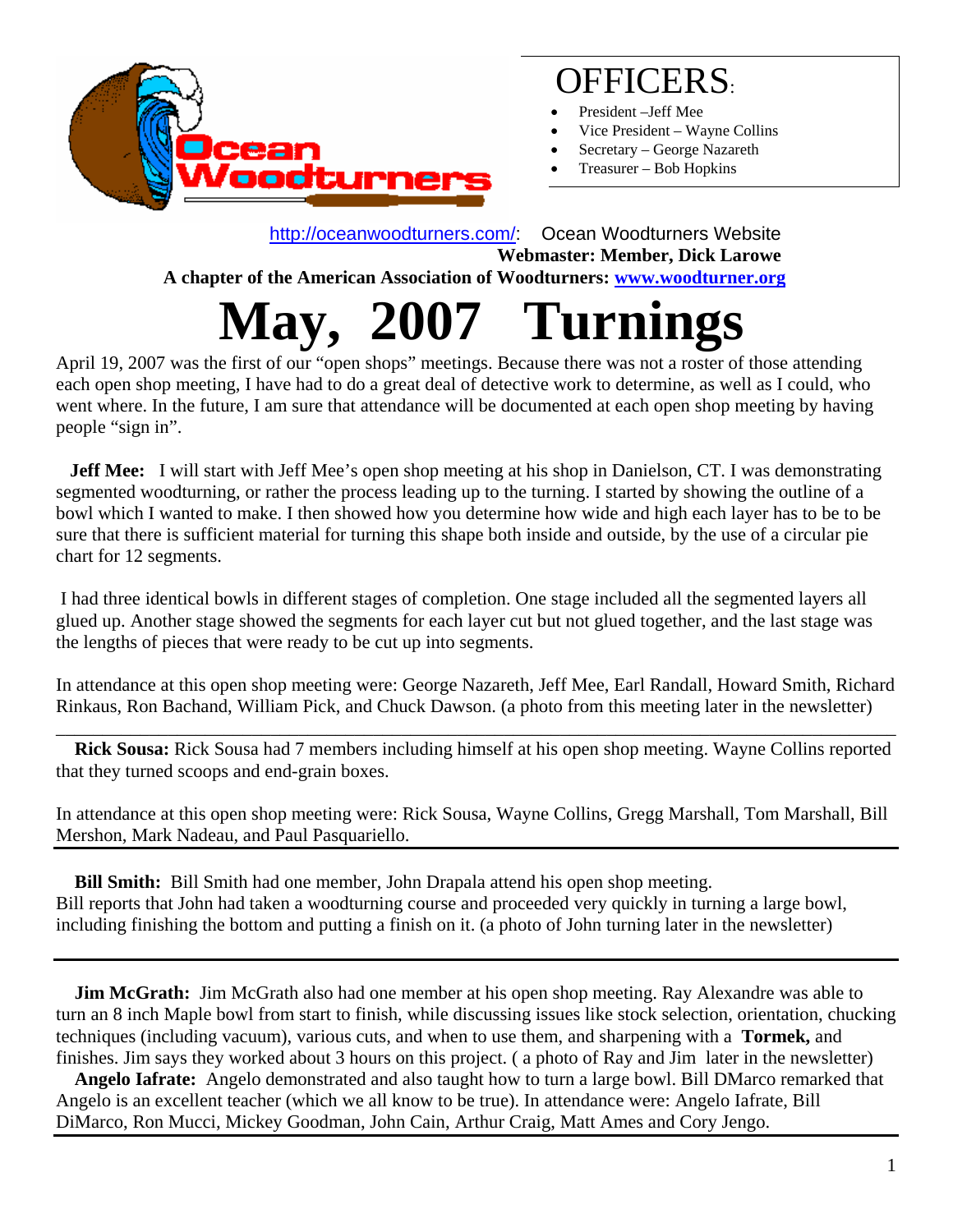**Bob O'Connor:** There were three members who attended Bob's meeting. One of which was Edward Dowd.

 **Larry Dunklee:** Before the open shop meeting night, Larry had some family problems that interfered with his hosting an open shop meeting, so he let everyone know that it was cancelled.

\_\_\_\_\_\_\_\_\_\_\_\_\_\_\_\_\_\_\_\_\_\_\_\_\_\_\_\_\_\_\_\_\_\_\_\_\_\_\_\_\_\_\_\_\_\_\_\_\_\_\_\_\_\_\_\_\_\_\_\_\_\_\_\_\_\_\_\_\_\_\_\_\_\_\_\_\_\_\_\_\_\_\_\_\_\_\_\_\_



**Jeff Mee giving an explanation to Chuck Dawson, Earl Randall and the others present.** 

**turning a wooden owl. bJohn Drapala** 

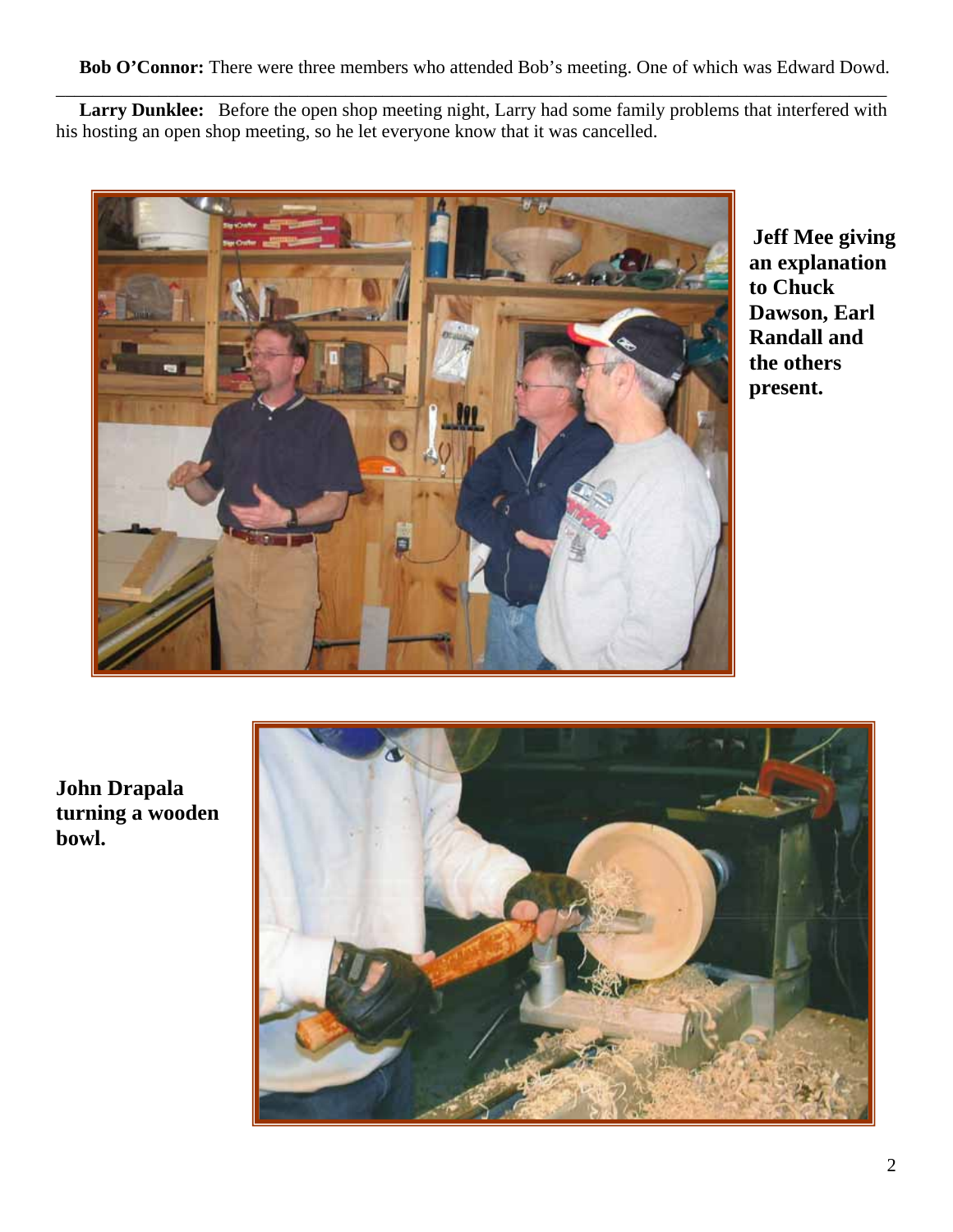

**Ray Alexandre turning under Jim McGrath's guidance.**



**Arthur Craig turning a large bowl at Angelo Iafrate's open shop meeting.** 

> **Display of member's turnings at the North Kingstown free Library for June, 2007. Members who want to display their turnings should bring them to the May17th meeting. Larry Dunklee and Wayne Collins**